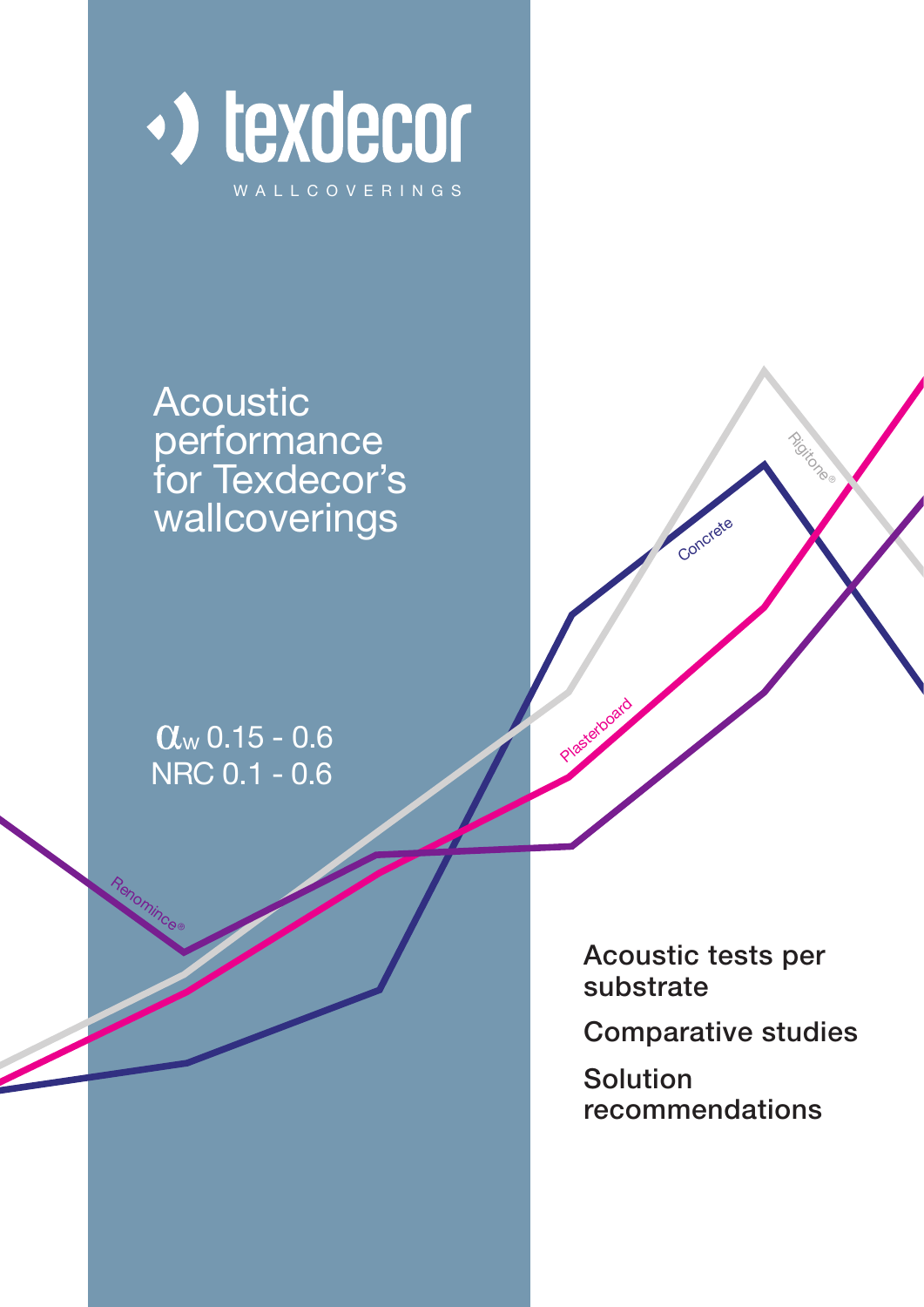# **Curves per type of wallcovering**



 $\alpha_{\rm w}$ 0.05 - 0.15 / NRC 0.1

# **Compact vinyls**

### **Vinyl collections**

Decoration ranges & Material



# **Vinyl foams**

**Quickmousse collection** Acoustic range 0.3



• Although the vinyl foam is blocked on the surface, it is made of very fine air bubbles : it absorbs the waves, mainly those in the medium and high frequencies

- The compact vinyl is a dense, fine and non-porous material : it has no acoustic properties
- Only the quality of the substrate influences the result of the complex
- According to the Acoustic Measurements Guide, the lowest acoustic to be considered to calculate the equivalent absorption area of common circulation spaces : αW 0.1
- (1) While the wood panel is acoustically favourable with the wall covering, this theoretical installation, it cannot be built : it does not correspond to a standard building substrate and no wallcovering will reach the fire-resistant classification required for public buildings

# **Non-woven layer**

**Soft collection** Decoration range



• The layer made of non-woven fibres is porous. Its thickness and the quality of the acrylic printing inks provide a modest absorption of medium to high frequencies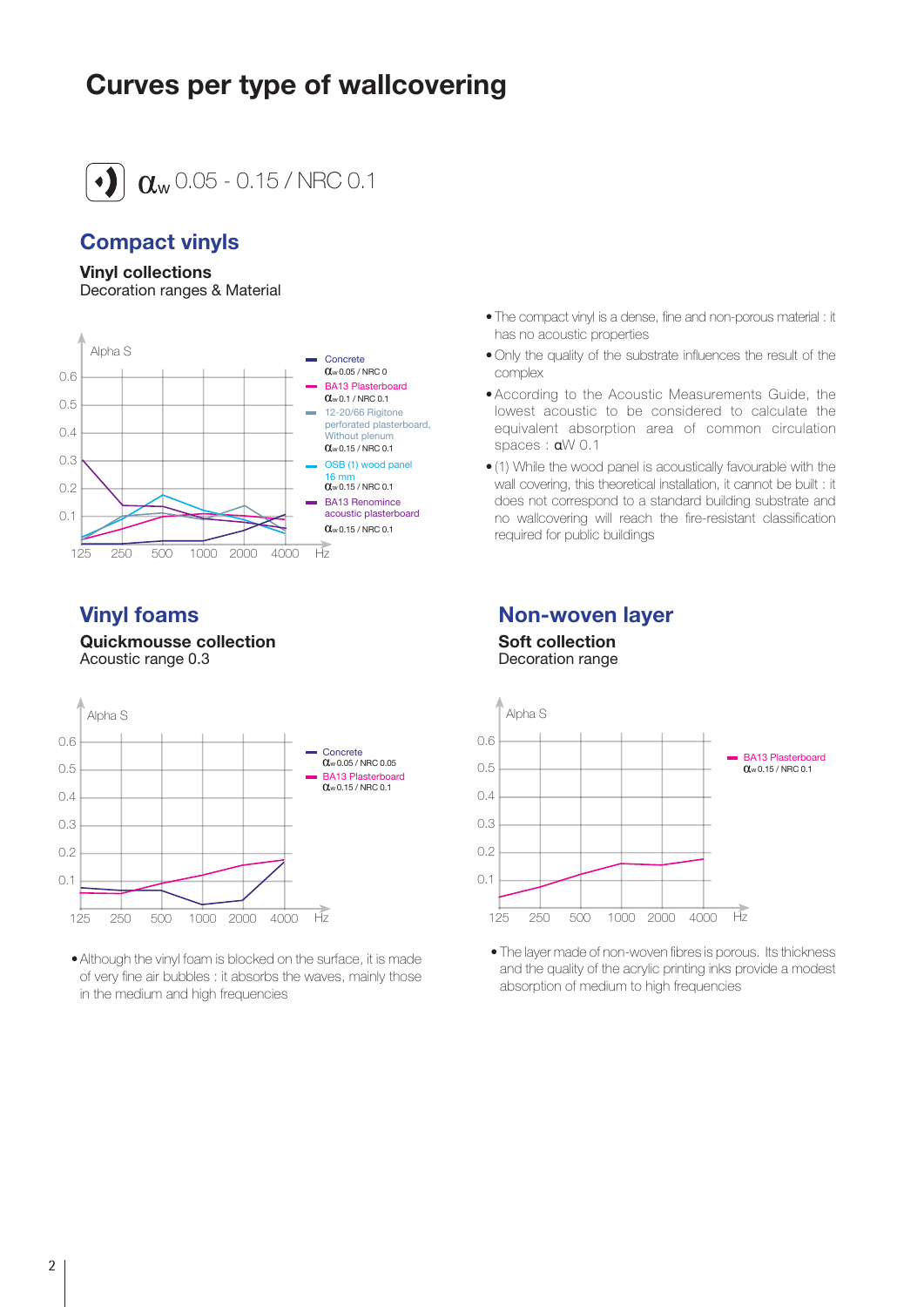

# **Micro-perforated vinyl coating on acoustic fleece**

**Vinacoustic collections** Acoustic range 0.3



# **Micro-perforated textile on PU acoustic foam**

**Eos collections** Acoustic range 0.3



- Wallcoverings made of 2 absorbent materials :
	- Surface : micro-perforated suede textile, porous and absorbent
	- PU foam with open, very absorbent cells
- The porosity and low density of the 'sandwich' make it efficient on low frequencies
- The perforated plasterboard + plenum combination gives strong acoustical property : αW 0.45 / NRC 0.6
- The 3 layers of this coating make it the most soundproof vinyl on the market :
	- Surface : compact micro-perforated vinyl lets the wavelengths pass through (mainly medium and high frequencies)
	- Intermediary layer : perforated vinyl foam, acts as a shock absorber / spring
	- Under layer : acoustic fleece absorbs sound energy
- The weight and density of the wall covering provides good performance levels in medium and high frequencies
- Its composition acts favourably with the substrate perforated plasterboard : αW 0.45 / NRC 0.4

# **Fibreglass paint for acoustic fleece**

**Acoustiglass collection** Acoustic range 0.3



- The wallcoverings comes pre-dyed, aW 0.25 / NRC 0.25 after 2 coats of acrylic paint, the surface becomes more blocked and therefore less absorbent
- To assess and compare the existing products on this market, make sure that the acoustic test is carried out with a paint coating (2 coats), adapted to the use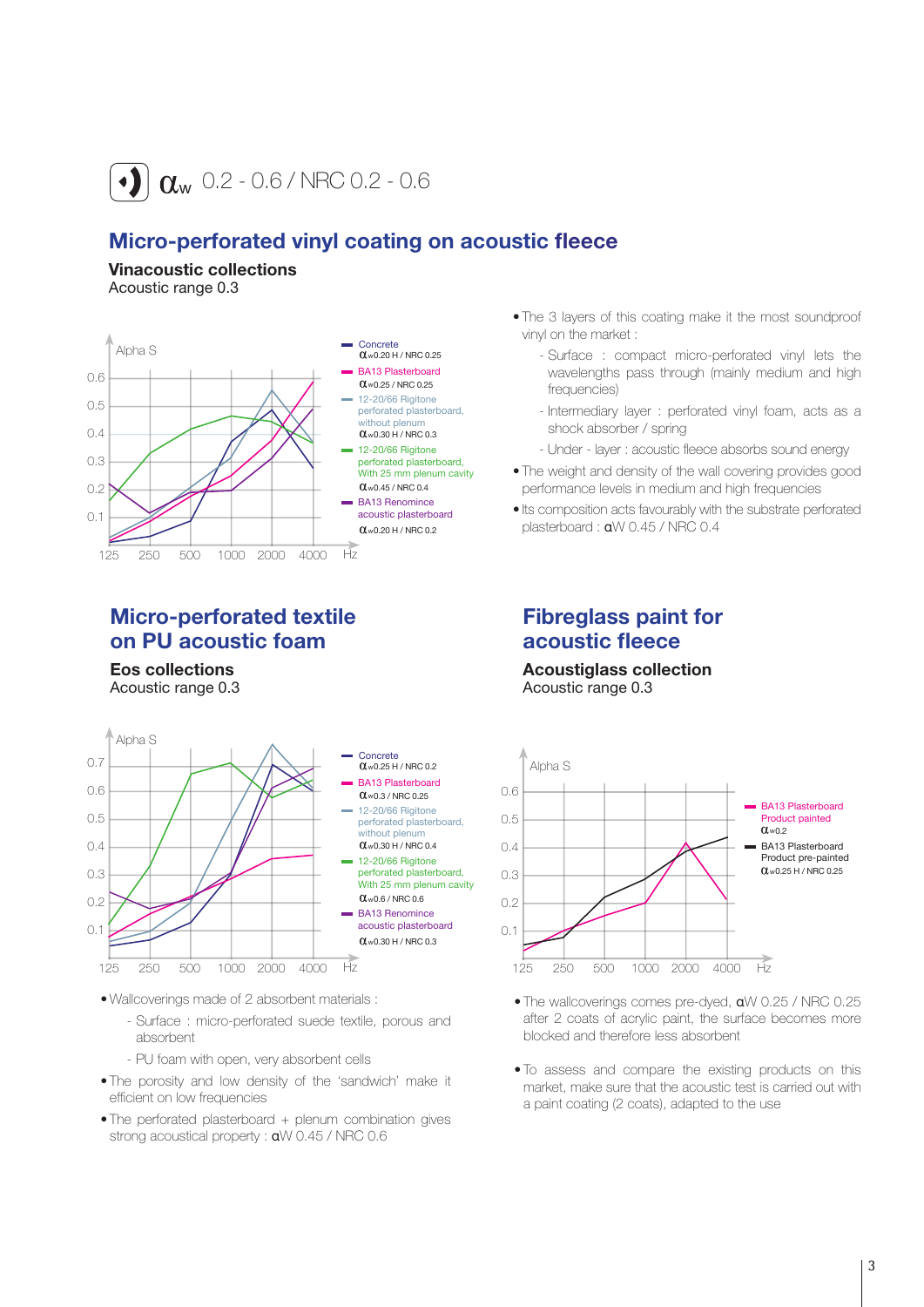# **Curves by type of substrate**

A detailed reading of the test reports will let you know what type of substrate has been used : It has to comply with acoustical requirement of the project

## **Concrete**



# **BA13**

# **Wood**

# Bad practices can make your project non-compliant :

Wooden substrates, OSB or MDF panels are not standard building substrates for wall surfaces. Furthermore, with these materials, no wall covering can meet the fire-resistant classification necessary for public buildings

The assembly is acoustically favourable for some market players suggest that non-absorbent wallcoverings such as compact vinyl, can be used to artificially reach the result of αW 0.15/ NRC 0.1

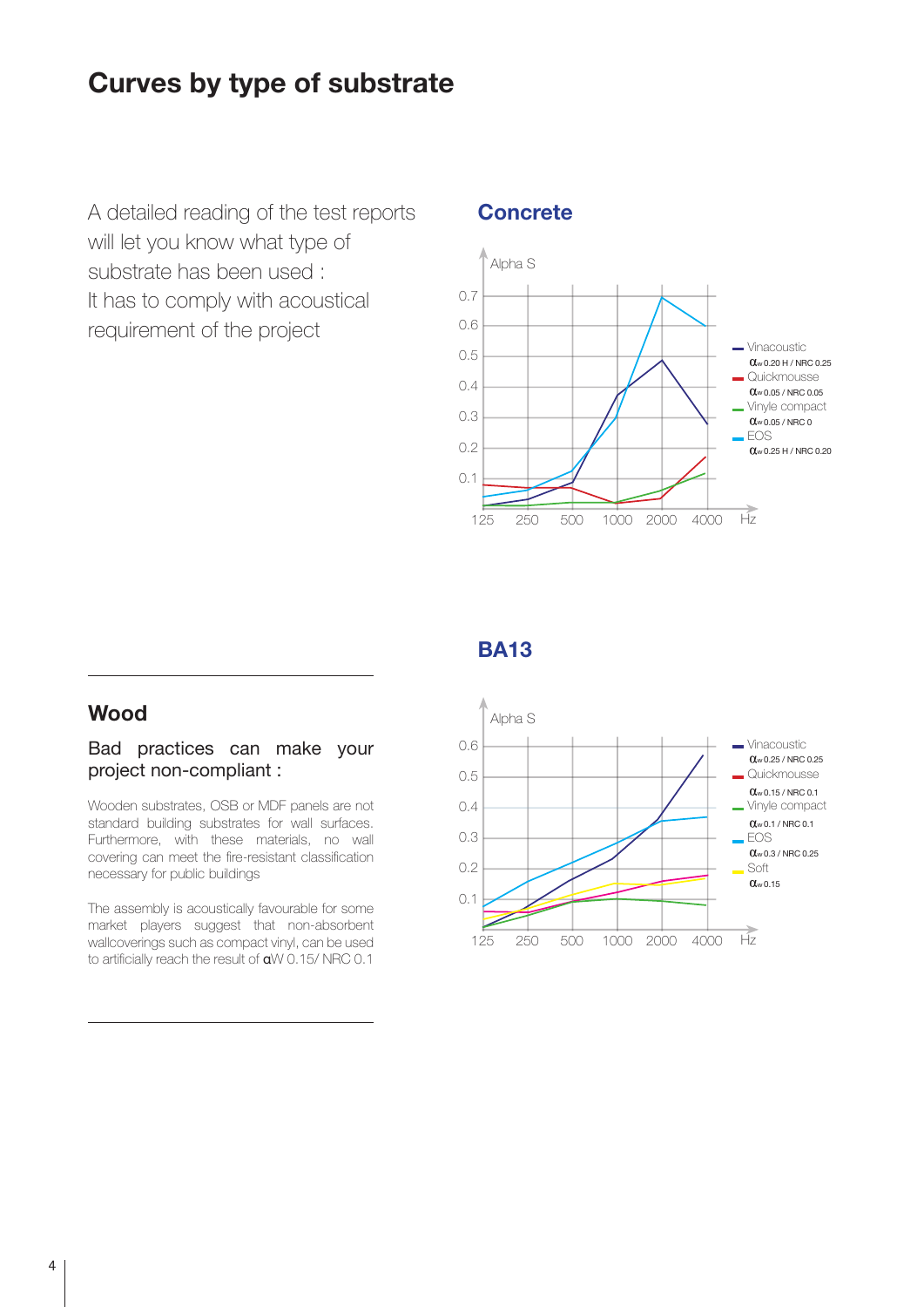# **Perforated plasterboard Perforated plasterboard**

**Rigitone® 12-20/66** without plenum **Rigitone® 12-20/66** with plenum cavity of 25 mm



• The assembly with a simple plenum (without mineral wool) provides a highly effective acoustic solution : high absorption from low frequencies, very balanced curve throughout the spectrum

# **Acoustic plasterboard = acoustic insulation** ∆**RA +16 dB Renomince®**



## An assembly which combines acoustic insulation and sound absorption.

- This mix substrate provides additional absorption on very low frequencies
- Renomince® acoustic plasterboard is above all an acoustic insulation solution that is thin and easy to install : ∆RA +16 dB (on coated hollow bricks)
- According to the mass law, applying a heavy wallcovering on this based makes the acoustic insulation even more effective : Vinacoustic (890g/m²) = ∆RA +4 to +6 dB (on plaster tiles)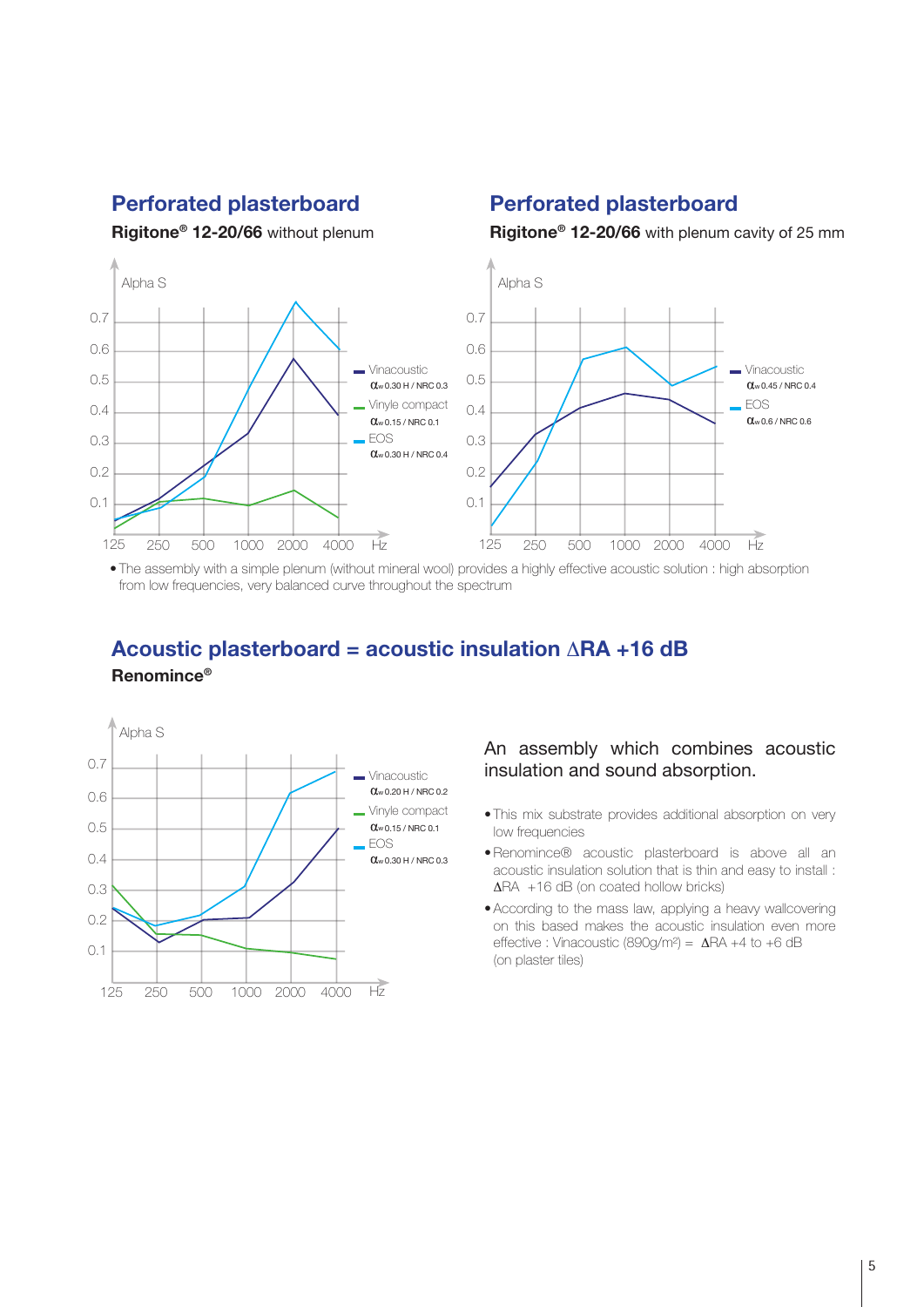# **Applications**

# • An acoustic treatment for every use.

- Improving sound clarity : music room, concert hall
- Improving vocal intelligibility : classroom, conference room
- Fostering concentration : offices or open-space area
- Creating a confidential space : meeting room, reception room
- Encouraging communication : restaurant
- Controlling sound volume in order to reduce its spread : common circulation space, rest areas

# • Texdecor offers 3 complementary surfaces of wallcoverings to meet the various requirements of public buildings :

- Vinyl finishing : for intensive use Very resistant to shock and easy to maintain
- Textile finishing : for a muffled, cosy and elevated atmosphere
- Finishing ready for painting : easy to coordinate when renovating, easy to maintain and renovate.

# • All Texdecor's acoustic comfort solutions :

# **Acoustic range 0.3**

### - Acoustic wallcoverings

- 13 collections
- 280 designs
- **Acoustic range 0.7**
- Acoustic panels
- Acoustic wallcoverings
- Acoustic blinds

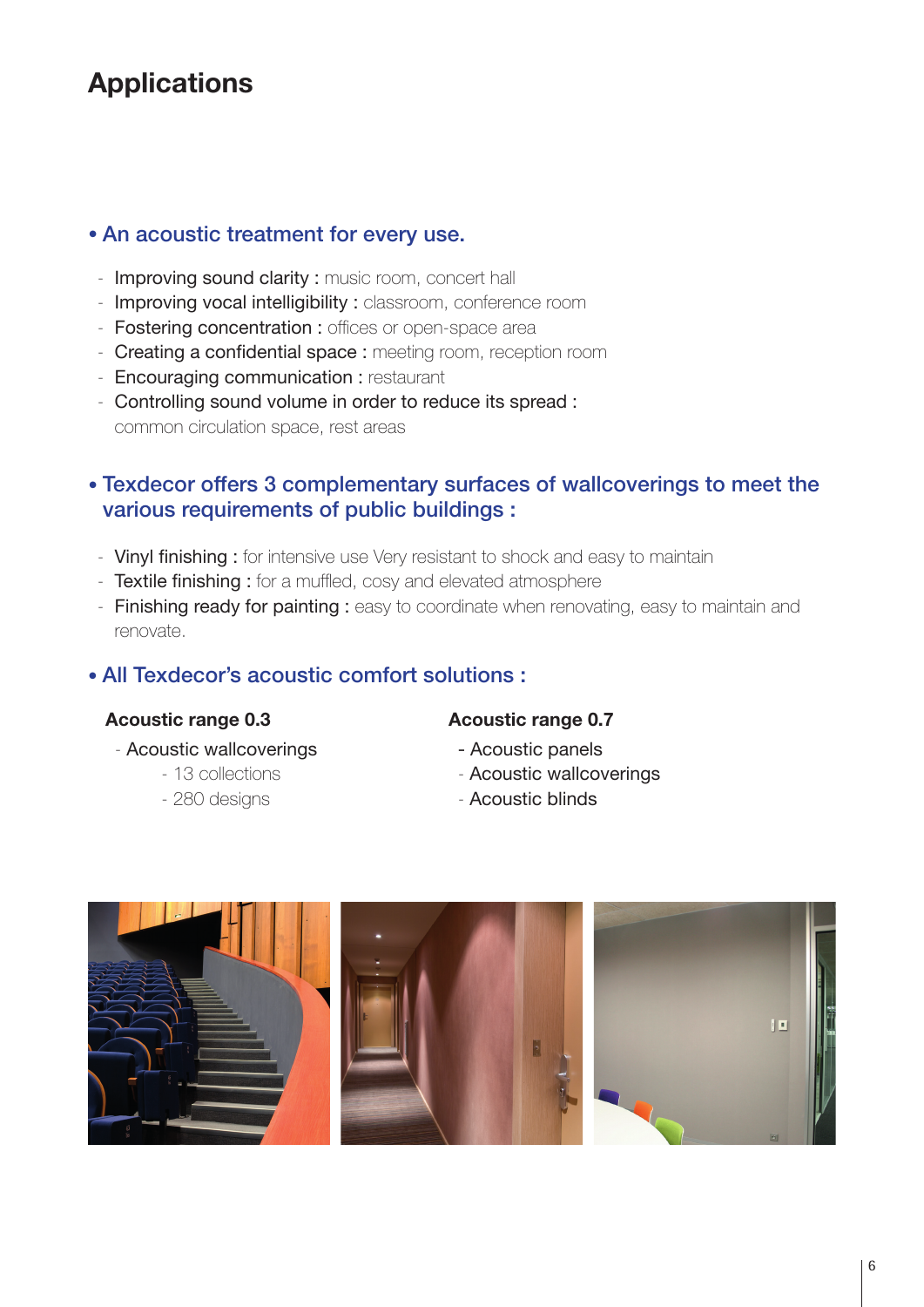# **Acoustic values Acoustic values**

|              |              |             | Compact vinyl |                                 |                | Quickmousse |             | Soft        |             |             | Vinacoustic                     |                              |                      |             |             | <b>EOS</b>                      |                              |              | Acoustiglass    |                         |
|--------------|--------------|-------------|---------------|---------------------------------|----------------|-------------|-------------|-------------|-------------|-------------|---------------------------------|------------------------------|----------------------|-------------|-------------|---------------------------------|------------------------------|--------------|-----------------|-------------------------|
| Laboratories | <b>PEUTZ</b> | SIM         | <b>PEUTZ</b>  | <b>PEUTZ</b>                    | <b>PEUTZ</b>   | SIM         | SIM         | SIM         | <b>CSTB</b> | SIM         | <b>PEUTZ</b>                    | <b>PEUTZ</b>                 | <b>PEUTZ</b>         | <b>CSTB</b> | SIM         | <b>PEUTZ</b>                    | <b>PEUTZ</b>                 | <b>PEUTZ</b> | SIM             | SIM                     |
| Substrate    | Concrete     | <b>BA13</b> | <b>GSO</b>    | Rigitone<br>(without<br>plenum) | Reno-<br>mince | Concrete    | <b>BA13</b> | BA13        | Concrete    | <b>BA13</b> | plenum)<br>(without<br>Rigitone | Rigitone<br>(plenum<br>25mm) | Renomince   Concrete |             | <b>BA13</b> | Rigitone<br>(without<br>plenum) | Rigitone<br>(plenum<br>25mm) | Renomince    | BA13<br>Painted | BA13<br>pre-<br>painted |
| 125          | $\circ$      | 0.02        | 0,04          | 0,01                            | O,3            | 80,0        | 90°O        | 0,04        | 0,01        | 0,02        | 0,02                            | 0,17                         | 0,21                 | 0,05        | 20,07       | 0,03                            | 0,12                         | 0,23         | 0,02            | 0,04                    |
| 250          | $\circ$      | <b>O.O5</b> | 0.09          | o,                              | 0,15           | 0.06        | 0,04        | <b>70,0</b> | 0,03        | 0,09        | $\circ$                         | 0,34                         | 0,11                 | 0.07        | 0,15        | 0,09                            | 0,34                         | 0,14         | $\circ$         | 0.06                    |
| 800          | 10.0         | $\circ$ .   | 0,17          | 0,12                            | 0,14           | 90'0        | 0.09        | 0,12        | 0,08        | 0,17        | 0,21                            | 0,41                         | 0,17                 | 0,13        | <b>0.22</b> | 0,2                             | 0,7                          | 170          | 0,13            | 0,21                    |
| <b>LOOO</b>  | 10,0         | 0,12        | 0,12          | 0.08                            | 0,09           | <b>0,02</b> | 0,12        | 0,14        | 0,36        | 0,24        | 0,33                            | 0,45                         | 0,19                 | 0,3         | 62'0        | 0,49                            | 0,75                         | 0,31         | $\frac{0}{2}$   | 0,27                    |
| 2000         | 0,04         | O, 1        | 0,08          | 0,13                            | 0,08           | 0,04        | 0,14        | 0,13        | 0,46        | 0,38        | 0,55                            | 0,43                         | 0,33                 | 0,72        | 0,35        | 0,87                            | 0.57                         | 19'0         | 0,41            | 0,36                    |
| 4000         | 0,11         | 60'0        | <b>90°0</b>   | 0,05                            | 0,07           | 0,17        | 0,16        | 0,17        | 0,26        | 930         | 0,37                            | 0,38                         | 0,49                 | 0,6         | 0,36        | 0,6                             | 0.63                         | 0,71         | 0,22            | 0,44                    |
| aw           | 0,05         | 0,1         | 0,15          | 0,15                            | 0,15           | 0,05        | 0,15        | 0,15        | 0,20H       | 0,25        | 0,30H                           | 0,45                         | <b>D.20H</b>         | 0,25H       | 0,3         | <b>D.30H</b>                    | 0,6                          | <b>D.30H</b> | 0,2             | 0,25H                   |
| NRC          | $\circ$      | 0,1         | 0,1           | 0,1                             | 0,1            | 0,05        | 0,10        |             | 0,25        | 0,25        | 0,30                            | 0,40                         | 0,2                  | 0,2         | 0,25        | 0,4                             | 0,6                          | 0,3          |                 | 0,25                    |

# The measurements have been carried out according : EN ISO 354 / EN ISO 11654 / ASTM.C 423-09a The measurements have been carried out according : EN ISO 354 / EN ISO 11654 / ASTM.C 423-09a

The description of substrates can be found in the acoustic test reports The description of substrates can be found in the acoustic test reports

BA13 Plasterboard<br>OSB 16 mm wood board BA13 Renomince® acoustic plasterboard (or equivalent) 12-20/66 Rigitone perforated plasterboard® with plenum cavity of 25 mm 12-20/06 Rigitone perforated plasterboard® (or equivalent), without plenum Concrete BA13 Renomince® acoustic plasterboard (or equivalent) 12-20/66 Rigitone perforated plasterboard® with plenum cavity of 25 mm 12-20/66 Rigitone perforated plasterboard® (or equivalent), without plenum OSB 16 mm wood board BA13 Plasterboard Concrete

# Acoustic test reports of IAC Sim Engineering CSTB and PEUTZ laboratories : Acoustic test reports of IAC Sim Engineering CSTB and PEUTZ laboratories :

# CSTB - AC09-260 20 144 SIM-141G00 / SIM 138G04-7 / SIM 003G07-4 / SIM 138G04-1Bis / SIM 14GAC286 / SIM 202G05 PEUTZ - A3151-1E-RA / A3151-5E-RA / A3151-4E-RA / A3151-3E-RA CSTB – AC09-260 20 144 SIM-141G00 / SIM 138G04-7 / SIM 003G07-4 / SIM 138G04-1Bis / SIM 14GAC286 / SIM 202G05 PEUTZ - A3151-1E-RA / A3151-5E-RA / A3151-4E-RA / A3151-3E-RA

Available on www.texdecor.fr or on request from our sales department on Tel : + 33 3 20 61 75 41 - Fax : + 33 3 20 61 75 66 Available on www.texdecor.fr or on request from our sales department on Tel : + 33 3 20 61 75 41 - Fax : + 33 3 20 61 75 66